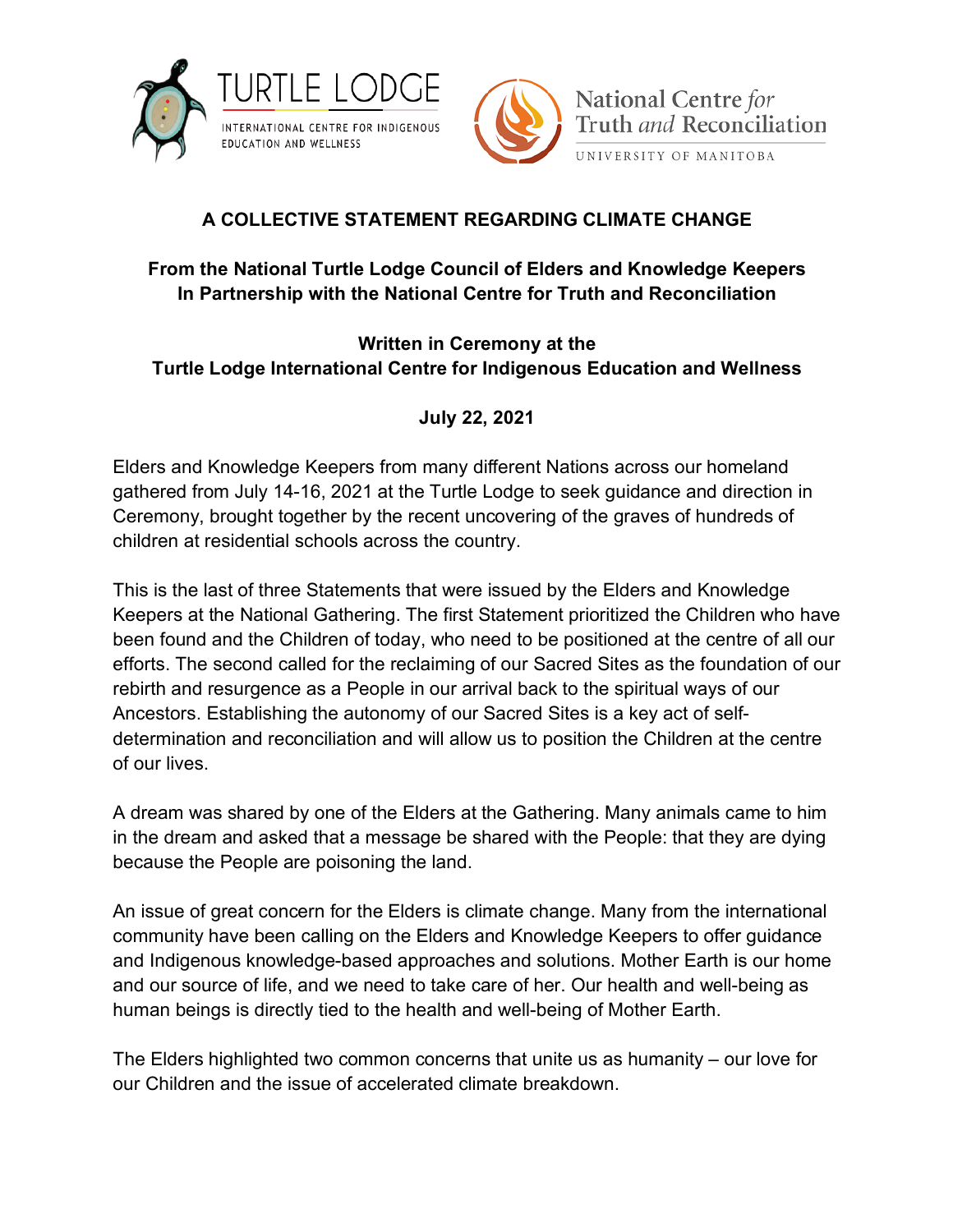



National Centre for Truth and Reconciliation UNIVERSITY OF MANITOBA

Issues such as climate change, pandemics, racism, violence, mental illness, and addiction, are symptoms. The root of our dilemma, which has created these symptoms, is a belief system that humanity ought to dominate Nature. This attitude has led to a severing of our relationship with our source of life, the Earth.

When we lose touch with the Earth, we lose connection to our true spiritual identity, and a true understanding of our uniqueness, our purpose as humanity, our original instructions, and our duties and responsibilities. We have accelerated climate change because we have broken natural law. As much as there have been advancements in science and technology, we have not evolved morally and ethically. This is the crisis of our time.

The Knowledge Keepers of our Nations have been issuing warnings for a long time that what we do to the Earth, we do to ourselves. Yet we still refuse to accept these warnings. The Knowledge Keepers in their patience continue to appeal to humankind. We need a change of heart or we will not survive. Phenomena like the virus and extreme heat warnings are really just messages from nature. Still, some refuse to accept the reality of climate change. Money and wealth will not buy humanity out of the coming changes.

One thing the Elders are quite certain of is that we are just seeing the tip of the iceberg of the danger that is yet to come. We continue choosing the road of denial because it is much easier to live in denial than to make changes. We live with false hopes that our world will return to normal like before.

We cannot exist without a healthy planet. The amount of damage we have done to the Earth is now beginning to show in the imbalance we have caused. The recent extremely hot temperatures and severe drought in the west are something of great concern. It is obvious we have not prepared for the sudden extreme changes we are facing around the world. Today, much of our planning should consider preparing for these changes that are inevitable. That is our first challenge. Then, laying down a foundation for the future in becoming better stewards of the land.

The cure for all these symptoms we face as a human family is reconnecting to the land. Working in alliance with nature and her natural laws is the key to ensuring our survival. We take the children to the land to find their identity and to learn the ancestral ways of stewardship. The Earth teaches us what love and kindness really looks like.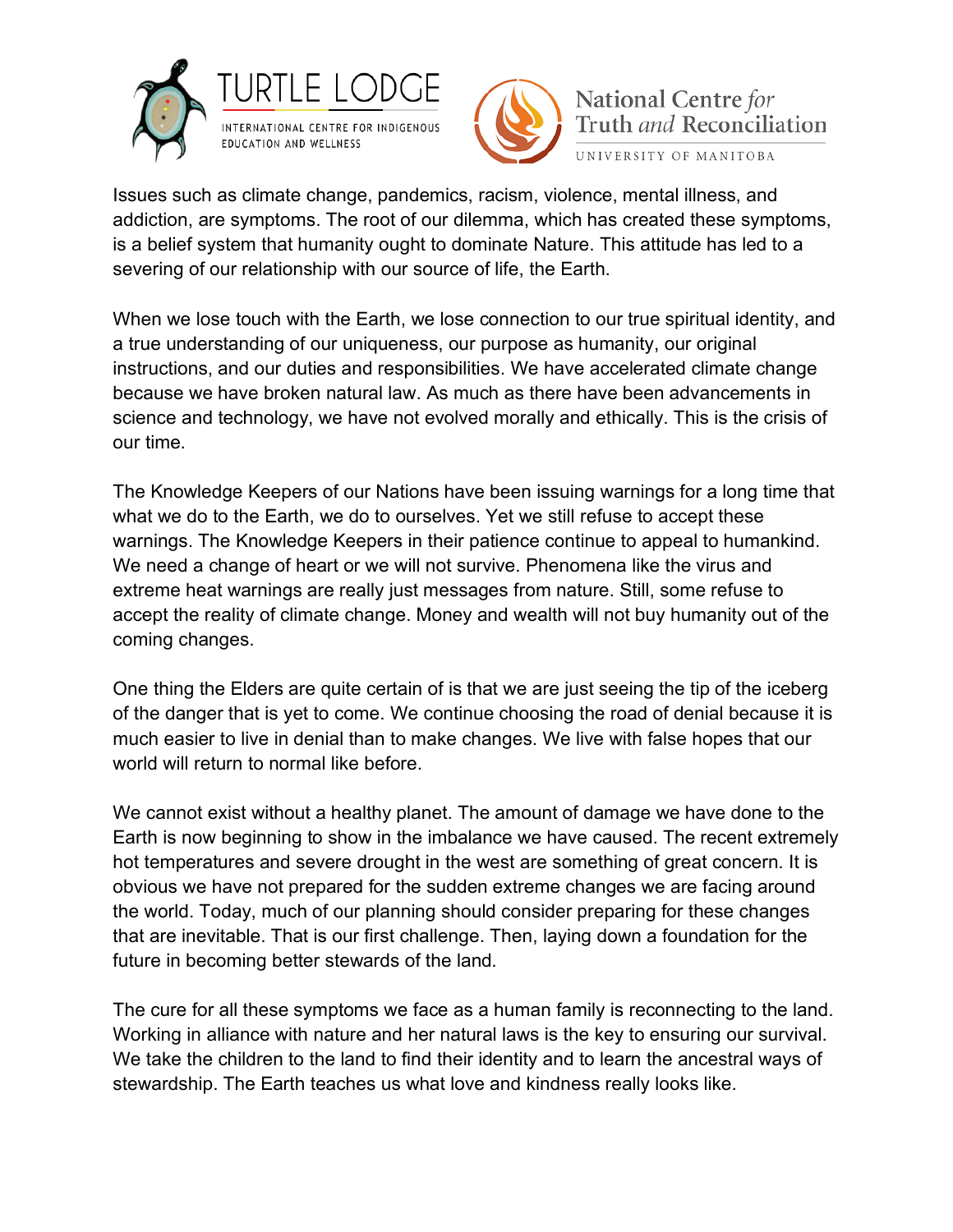



National Centre for Truth and Reconciliation UNIVERSITY OF MANITOBA

As the First Peoples it is most important to embrace our identity if we are going to be of any help in providing leadership and a foundation for our survival as humanity. All Peoples were given Original Instructions on how to be a human being, which describe our true identity as humans. It is the spirit in each of us that carries the memory of our Original Instructions and each of our specific identities, like nature itself.

We should begin with Young People of all cultures, preparing them and teaching them based on our traditions, how to have a sacred relationship with the Earth. Mentorship by the Elders and Knowledge Keepers can support our Children in knowing their identity and feeling the land. Knowledge Keepers can lead by creating Earth-centred education approaches, including rites of passage and ancient approaches of connecting to the land.

In their rite of passage to adulthood, Youth become connected to the land, the original Mother and teacher for us all. They find their own identity and purpose by going into ancient ceremonies, guided and led by the Grandmothers and Elders.

A boy becomes a man, giving of himself by fasting for four days, seeking a vision or dream on the land, that will give him his purpose and meaning in life. It is true that all men must be initiated by Woman to understand life's sacredness. A Young man must seek a vision for himself on a Vision Quest and be initiated by Mother Earth.

The Young girls who have just begun to bleed for the first time are brought to the Grandmothers, who provide sacred ceremony and instruction for them on their responsibilities as sacred life givers and water carriers, and how to honour and take care of themselves as women.

No human being can ever tell another what their identity should be. Each person needs to make their journey to the land, to feel their own spirit, and find their own identity. Only once that journey has been made will one love themselves as they are in how they identify.

Change is paramount now – we cannot wait much longer. We must find this spirit of working together within the diversity of the human family. Collectively, there is the necessary knowledge available that can enable change in our relationships with each other and our relationship with the land.